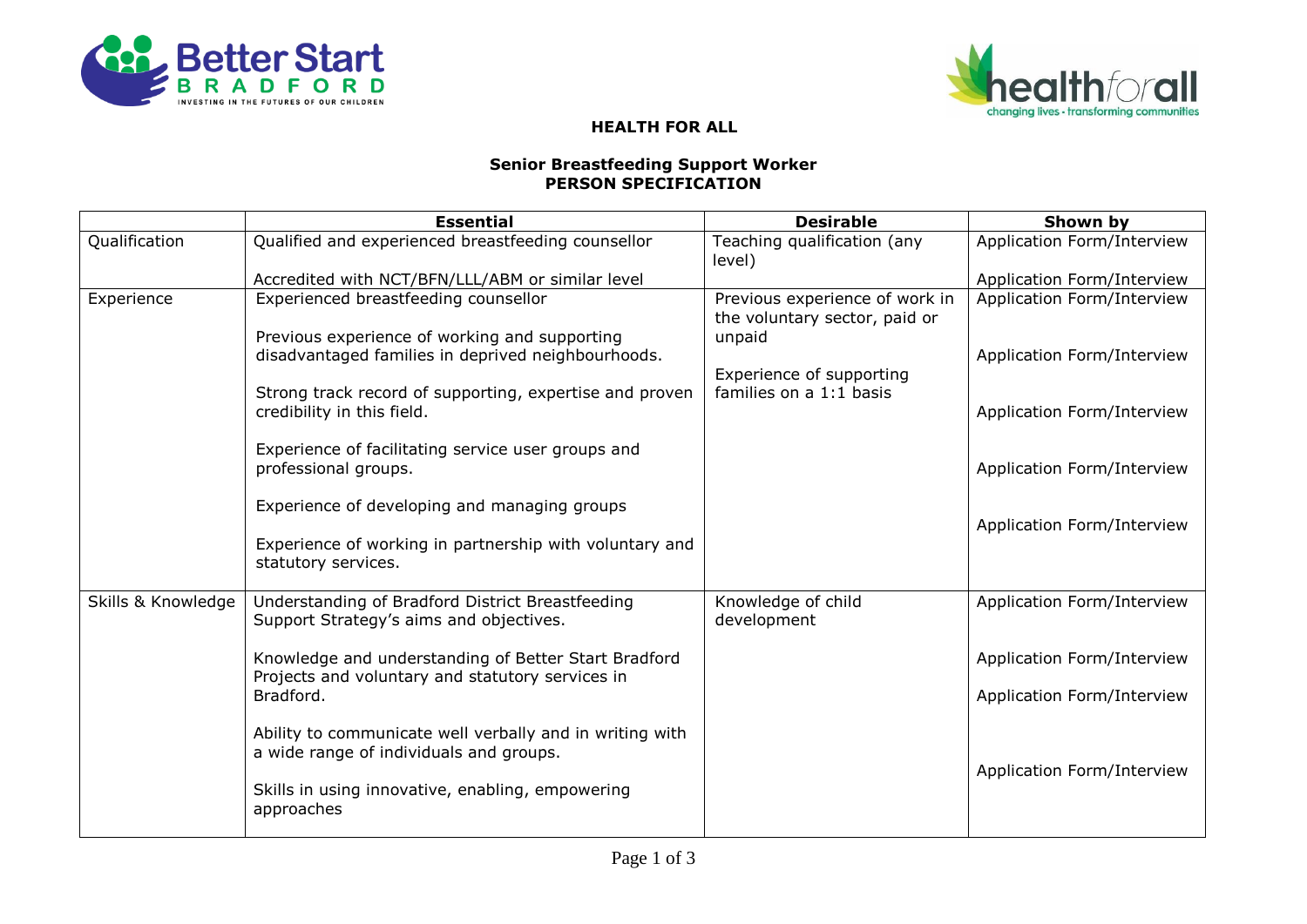|                                             | Good listening skills and relationship building skills                                                                                                                         | Application Form/Interview |
|---------------------------------------------|--------------------------------------------------------------------------------------------------------------------------------------------------------------------------------|----------------------------|
|                                             | Proven skills in providing breastfeeding support via<br>telephone                                                                                                              | Application Form/Interview |
|                                             | Excellent communication skills (written & spoken).                                                                                                                             | Application Form/Interview |
|                                             | Excellent recording and report writing skills.                                                                                                                                 | Application Form/Interview |
|                                             | Basic computer literacy.                                                                                                                                                       |                            |
| Ability                                     | Ability to work effectively in a team.                                                                                                                                         | Application Form/Interview |
|                                             | Ability to be flexible and innovative                                                                                                                                          | Application Form/Interview |
|                                             | Ability to work in a collaborative way and on own<br>initiative.                                                                                                               | Application Form/Interview |
|                                             | Ability to establish strong and trusting relationships with<br>pregnant and breastfeeding women and their families.                                                            | Application Form/Interview |
|                                             | Ability to plan work on a short and long term basis.                                                                                                                           | Application Form/Interview |
|                                             | Ability to assess, plan and undertake work with a high<br>degree of autonomy                                                                                                   | Application Form/Interview |
|                                             | Ability to deputise for service manager when required.                                                                                                                         | Application Form/Interview |
| Attitudes and<br><b>Personal Attributes</b> | Commitment to working in ways which challenge<br>discrimination & exclusion<br>Respect for a variety of cultures, religions & lifestyles<br>Non-judgemental and self-motivated | Application Form/Interview |
|                                             |                                                                                                                                                                                | Application Form/Interview |
|                                             |                                                                                                                                                                                | Application Form/Interview |
|                                             |                                                                                                                                                                                | Application Form/Interview |
|                                             | Commitment to self-development, training and learning<br>new skills.                                                                                                           | Application Form/Interview |
|                                             | Flexibility to work weekends when required                                                                                                                                     | Application Form/Interview |
|                                             | Willingness to be accountable to the post's line<br>manager.                                                                                                                   |                            |